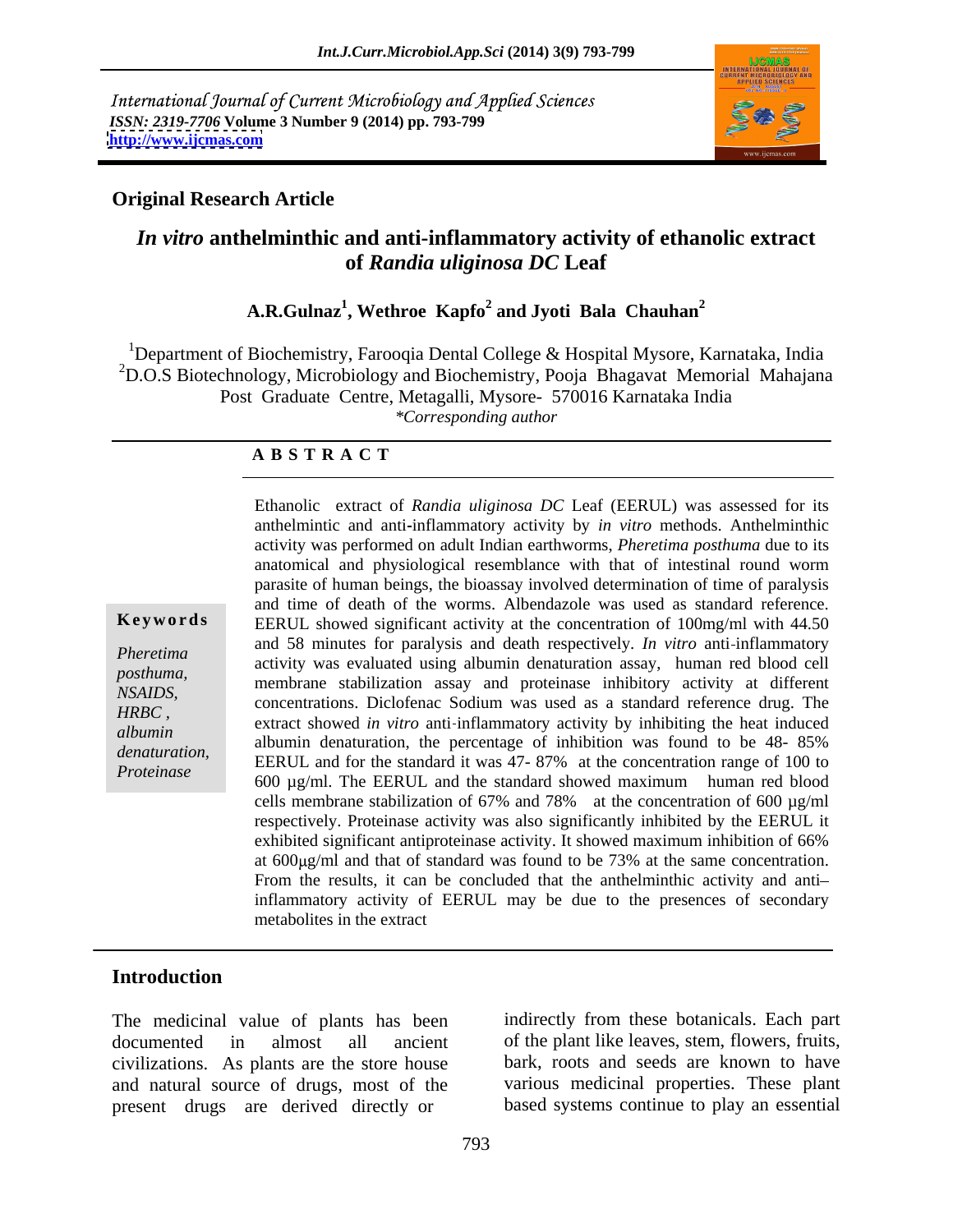approximately 80% of the world population for their primary health care (Farnswoth et plant derived medicines are that they are overcome the resistance produced by the

Helminthiasis is a disease in which a part of 1998). As a result, a search for other the body is infested with worms such as alternatives seems necessary and beneficial. pinworm, roundworm or tapeworm. These The study of botanicals which are used worms inhabit in the gastrointestinal tract traditionally to cure inflammation is still and may also burrow into the liver and other fruitful and logical research strategy in the organs. Infected people excrete helminth source of new anti-inflammatory drugs eggs in their feces, which then contaminate the soil in areas with inadequate sanitation (Idika, *et al.,* 2012). Other people can then Phytochemicals from medicinal plants be infected by ingesting eggs or larvae in showing anti-inflammatory activities have contaminated food, or through penetration of the potential of filling this need because of the skin by infective larvae in the soil structures that are different from those of the (hookworms). Helminthic infections are one more studied and their mode action may also of the most widespread infections in differ (Fabricant and Fansworth, 2001). In humans, affecting a huge population of the this world, this infections cause enormous phytochemical bioactive compounds from hazard to health and resulting in medicinal plants have shown many undernourishment, anaemia, eosinophilia pharmacological activities (Prachayasittikul and pneumonia. As per the reports of WHO et al., 2008; Chen et al., 2008; Pesewu et al., most of the drugs used against these worms are synthetic but these synthetic drugs are out of reach of millions of people and have a *uliginosa DC* Leaf has proved its potential lot of side effect. Inflammation is the as antimicrobial and antioxidant and the response of living tissues to injury, infection phyto chemical analysis of the extract or irritation during which lysosomal showed the presence of important phyto enzymes are released which produces many disorders which resulting in tissue injury by bublications have documented the damaging the macromolecules and lipid peroxidation of membranes which are of this plant some of the researchers have believed to be responsible for some of the proved the anti-inflammatory activity of the pathological conditions such as heart whole plant of Randia uliginosa

role in health care, and it has been estimated attacks, septic shocks and rheumatoid by the World Health Organization that arthritis etc. The extra cellular activity of still depends mainly on traditional medicines or chronic inflammation. Stabilization of al. 1985). The primary benefits of using limiting the inflammatory response by relatively safer than synthetic alternatives, constituents of activated neutrophil such as offering profound therapeutic benefits and bactericidal enzymes and proteases, which more affordable treatment and would cause further tissue inflammation and pathogens as they exist in a combined form currently available drugs like opoids and or in a pooled form of more than one non steroidal anti-inflammatory drugs molecule in the protoplasm of the plant cell (NSAIDS) are not useful in all cases of (Lai and Roy, 2004; Tapsell *et al.,* 2006) inflammatory disorders, because of their these enzymes is said to be related to acute lysosomal membrane is important in the release of lysosomal damage upon extra cellular release. The side effects and potency (Ahmadiani *et al.,* (Kumarappan *et al.,* 2006).

> growing interest, many of the 2008; Turker and Usta, 2008). Our earlier studies on ethanolic extract of *Randia*  constituents (Gulnaz.A.R *et al* 2014*).* Lay publications have documented the anthelminthic and anti-inflammatory activity whole plant of *Randia uliginosa*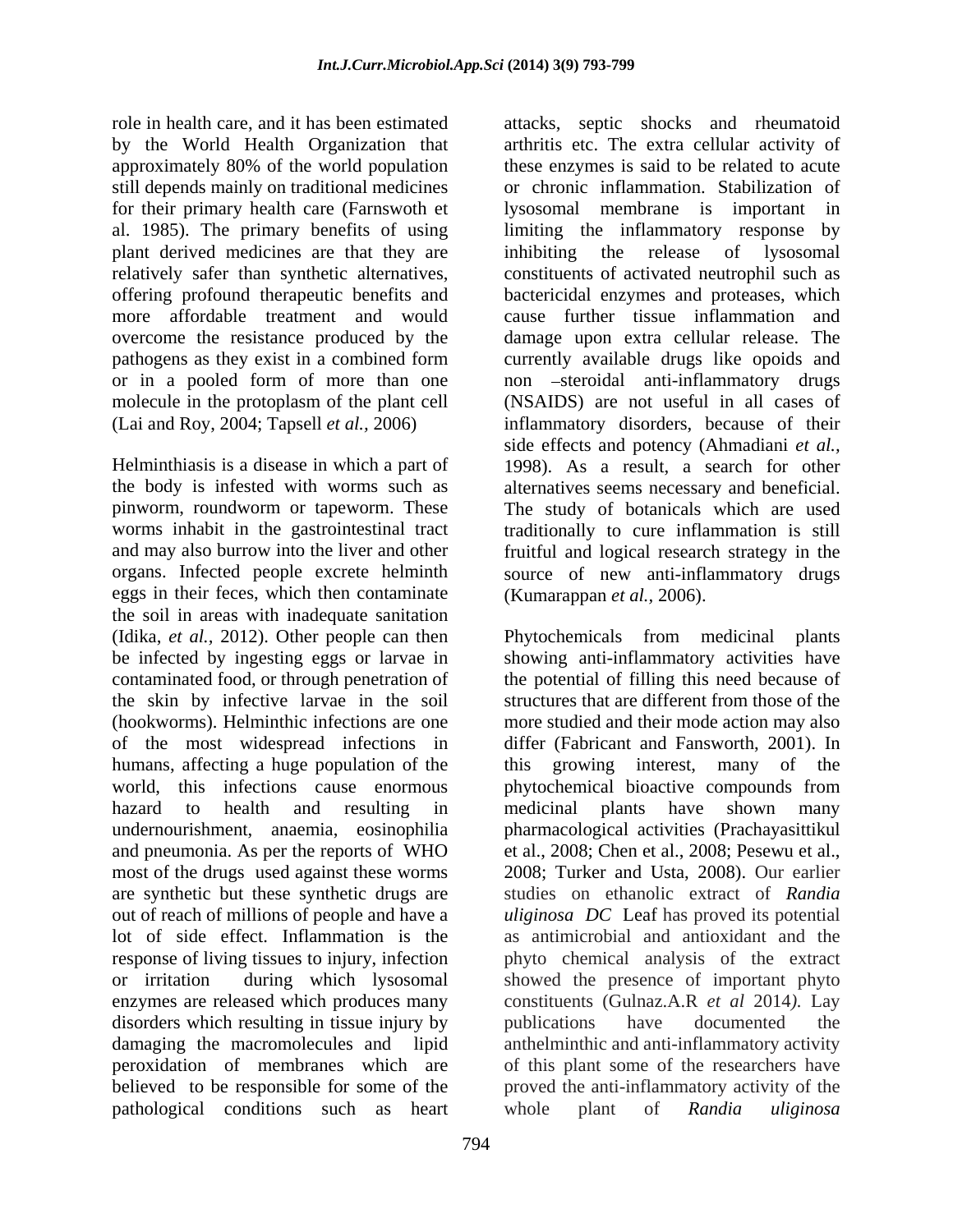*(*Sandhyarani *et al*, 2014*)* but there are no only with normal saline, second group is inflamatory activitites of *Randia uliginosa DC* Leaf. Hence in the present study an group three receives standard drug activities of ethanolic extract of *Randia uliginosa DC* Leaf **(**EERUL) to provide

*In vitro* anthelminthic activity of EERUL at various concentrations was carried against *Pheretima posthuma* by bioassay which involved the determination of time of paralysis and time of death of the worms. Albendazole was used as standard reference. The assay was performed on adult Indian earthworms, *Pheretima posthuma* due to its anatomical and physiological resemblance with that of intestinal round worm parasite of human beings (Suresh *et al*,2001; Vidyarthi, 2011; Chatterjee,1967) and also because of easy availability, earthworms have been used widely for the initial evaluation of anthelminthic compounds *in vitro* (Das *et al,* 2002; Shivkar and Kumar, 2003). The earthworms were collected, from  $al(1989)$ , with slight modification in brief, moist soil and washed with normal saline to remove all fecal matter and were used for the anthelminthic study. The earthworms of 5-7 cm in length were used for all experimental protocol. The anthelminthic assay was carried as per the method of (Gulnaz & Savitha, 2013) with slight modifications. Briefly test samples of the extract was prepared at the concentration of 5, 25, 50 and 100 mg/ml in Tween 20 (1%) solution. Four groups of *Pheretima*  stock erythrocyte (RBC) suspension of *posthuma* (consisting of three earth worms 0.03ml and 0.02ml of extract/standard drug, each in triplicate) were released in to 30 ml Diclofenac sodium, of different each in triplicate) were released in to 30 ml of experimental formulation, first group serves as normal control which is treated 5ml of hypotonic saline. The control sample

reports on anthelminthic and anti-treated with Tween-20 along with normal attempt was made to investigate Albendazole at a concentration of 5mg/ml anthelminthic and anti-inflammatory and it serves as standard, group four was scientific validation to this plant. Solutions and standard solutions were **Materials and Methods** experiment. The mean time for paralysis Anthelminthic Activity: could be observed, except when the worm saline, which serves as negative control, group three receives standard drug treated with different concentrations of ethanolic extract of EERUL*.* All the test prepared freshly before starting the was noted when no movement of any sort could be observed, except when the worm was shaken vigorously. The time death of worm (min) was recorded after ascertaining that worms neither moved when shaken nor when given external stimuli by putting motionless worms in  $50^{\circ}$ C warm water. No  ${}^{0}C$  warm water. No movement of worms confirms death (Dey *et al*., 2012). Death was concluded when the worms lost their motility followed with white secretion and fading away of their body colors (Karale *et al*., 2010).

## **Anti-inflammatory activity**

## **The human red blood cell (HRBC)**

**Membrane stabilization method:** It was carried out as per the method of Sadique, *et al* (1989), with slight modification in brief, fresh whole human blood (10 ml) was collected from the volunteers who had not taken any anti-inflammatory drugs for 2 weeks prior to the experimental plan and transferred to the heparinized centrifuged tubes. The tubes were centrifuged at 3000 rpm for 10 min and were washed three times with equal volume of normal saline and reconstituted as 10% v/v suspension with normal saline. The test sample consisting of 0.03ml and 0.02ml of extract/ standard drug, Diclofenac sodium, of different concentration 100-600  $\mu$ g/ml is mixed with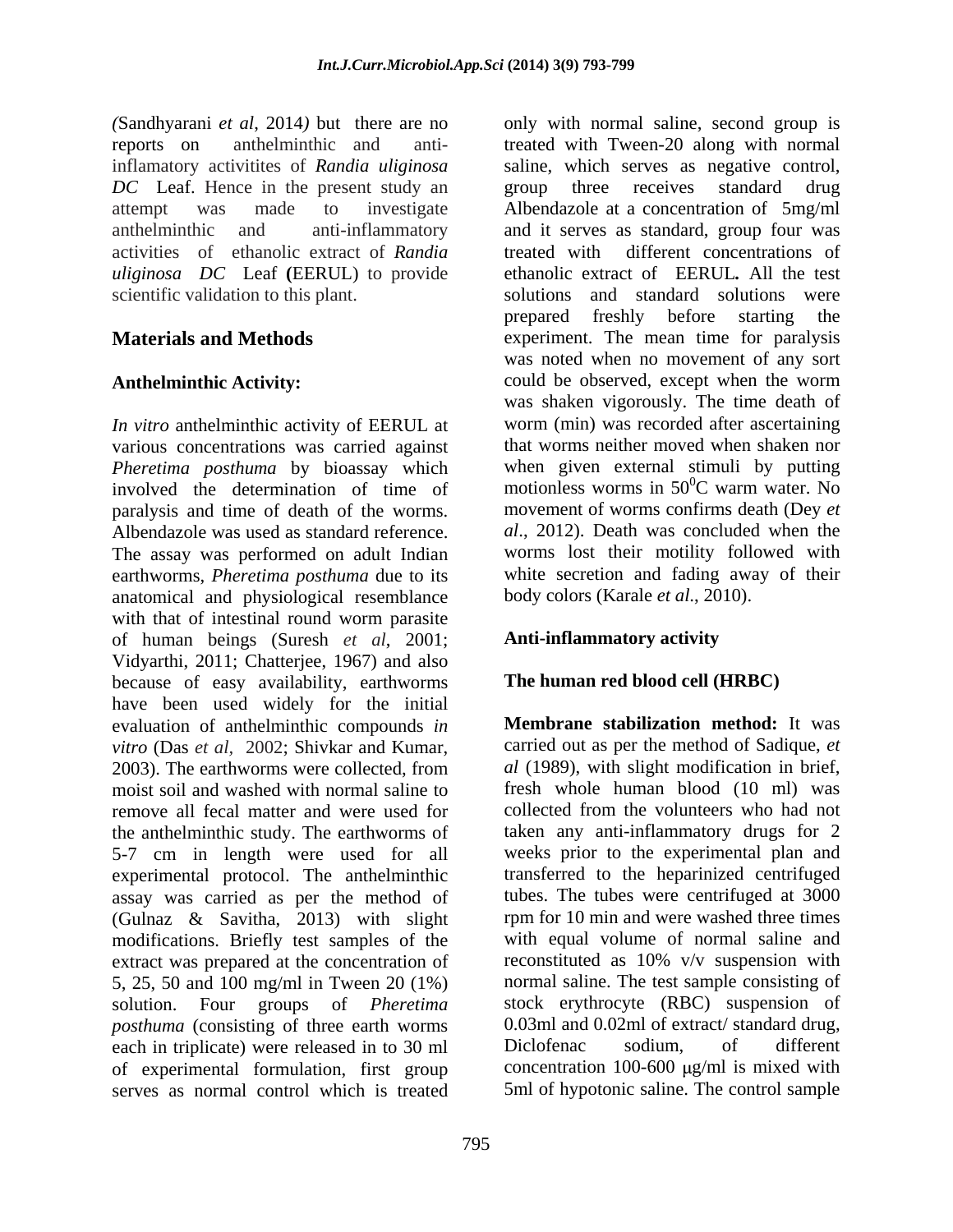was 0.03 ml RBC suspension mixed with way ANOVA followed by Dunnett's hypotonic buffered solution alone. The mixtures were incubated at 10 minutes at room temperature, centrifuged for 10 **Results and Discussion** minutes at 3000rpm and absorbance of the supernatant was measured The results of anthelmintic activity of spectrophotometrically at 540 nm. The experiment was carried out in triplicate and the percentage inhibition of membrane stabilization was calculated (Sadique *et al*,

**Effect on Protein denaturation:** Test respectively. The results of membrane solution consisting of 1ml of different concentrations of extract/ standard drug, proteinase inhibitory activity of EERUL and Diclofenac sodium of different Diclofenac sodium are shown in Figure 1. concentration  $100-600$   $\mu$ g/ml was mixed with 1ml of egg albumin solution (1mM) HRBC Membrane stabilization and incubated at  $27 \pm 1^{\circ}$ C for 15 minutes. Denaturation was induced by keeping the reaction mixture at 60<sup>°</sup>C in a water bath for *vitro* anti-inflammatory activity. *In vitro* anti 10 minutes. After cooling the turbidity was measured spectrophotometrically at 660 nm

**Proteinase inhibitory action:** The assay compared with standard Diclofenac Sodium was carried out as per the method of which showed 78% protection at the (Oyedepo and Femurewa, 1995), with slight modification. In brief, the reaction mixture (2 ml) was containing 0.06 mg Proteinase, 1 ml 20 mM Tris HCl buffer (pH 7.4) and 1 ml test sample/ standard drug, Diclofenac sodium, of different concentration 100-600 was evaluated against denaturation of egg albumin. for 5 min and then 1 ml of  $0.8\%$  (w/v) casein was added. The mixture was incubated for an additional 20 min. 2 ml of inhibition was found to be 48-85% EERUL and 70% perchloric acid was added to terminate for the standard it was 47-87% throughout the 70% perchloric acid was added to terminate the reaction. Cloudy suspension was centrifuged and the absorbance of the supernatant was read at 210 nm against buffer as blank.

The result were express as Mean  $\pm$  SEM. Statistical analysis was carried out using one way ANOVA followed by Dunnett's multiple comparison tests

## **Results and Discussion**

1989) at the concentration of 100mg/ml with 44.50 EERUL and the standard, Albendazole, are presented in Table 1. Anthelminthic activity was found to be directly proportional to its concentration. Significant activity was seen and 58 minutes for paralysis and death stabilization, albumin denaturation and

## **HRBC Membrane stabilization**

(Shinde, *et al,* 1999). protection of **67%** was seen at the Membrane lysis is taken as a measure of *in*  inflammatory activity of the EERUL were concentration dependent, the maximum concentration of 600µg/ ml. All results were which showed **78**% protection at the concentration of 600 µg/ ml

## **Albumin denaturation**

g/ml. The mixture was incubated at  $37^{\circ}$ C The present findings exhibited a concentration The in vitro anti-inflammatory effect of EERUL dependent inhibition of protein (albumin) denaturation by EERUL. The percentage of inhibition was found to be 48-85% EERUL and for the standard it was 47 -87% throughout the concentration range of 100 to 600  $\mu$ g/ml.

#### **Proteinase inhibitory activity**

Statistical analysis **Statistical analysis Exactions**. Lysosomal granules of Proteinases have been implicated in arthritic reactions. Lysosomal granules of Neutrophils are known to be a rich source of Proteinase. EERUL exhibited significant antiproteinase activity. It showed maximum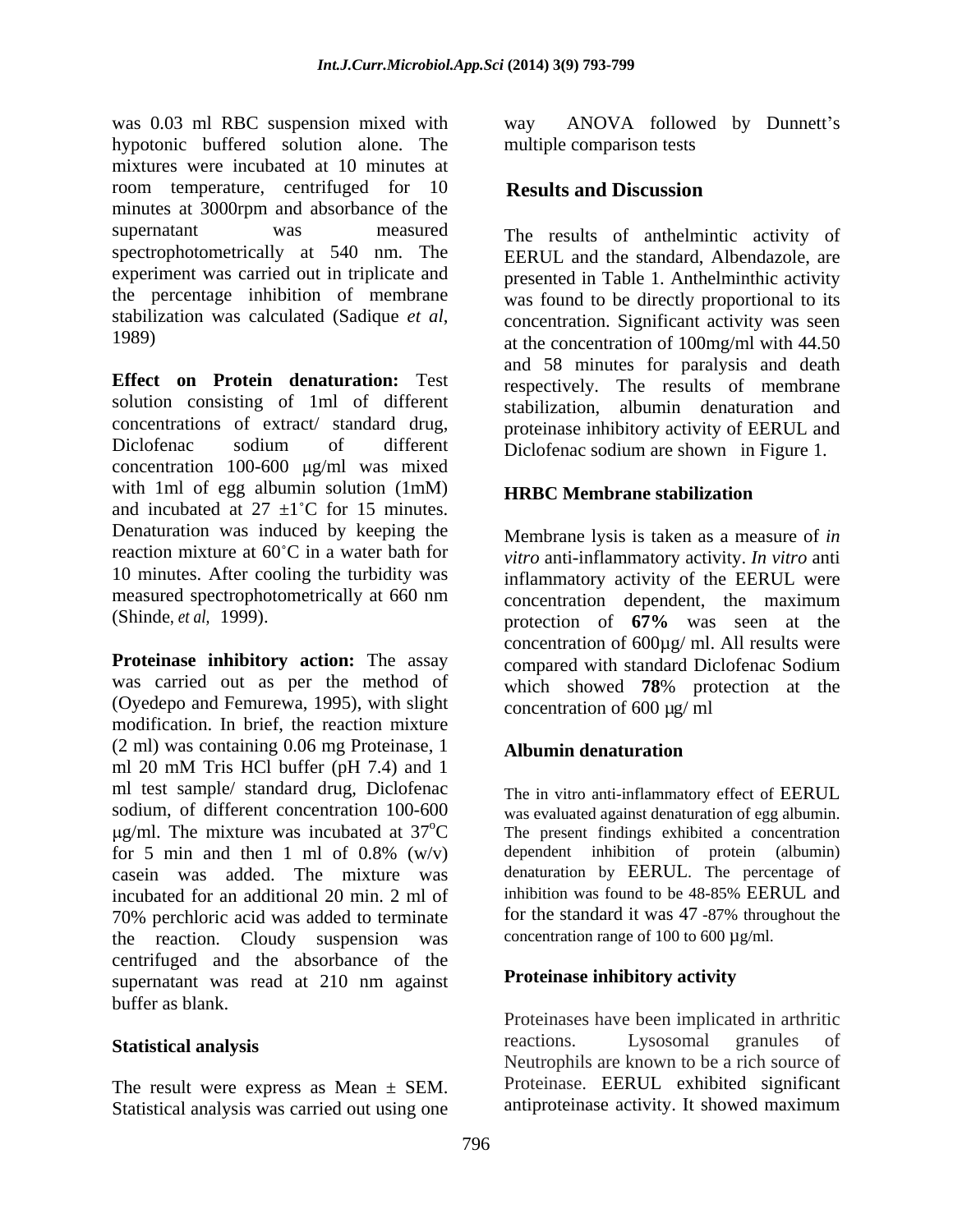compounds which has anthelmintic activities lysis of erythrocyte membrane. The glycoprotein on the cuticle of the parasite critical for viability, The mammalian skin is processing that imparts stability to collagen of skin matrix through its reactivity and by linking through hydrogen bonding, as hence the worms become immobile and nondeath. ( Gulnaz and Savitha, 2013). Albendazole acts by binding to the parasite's anthelministic, and anti inflammatory ß-tubulin, inhibiting its polymerization and

inhibition of 66% at 600µg/ml and that of impairing glucose uptake and depletion of standard was found to be 73% at the glycogen stores in test parasite causing death concentration of 600µg/ml. (Ke Min Chen and Shih-Chan Lai, 2007). Tannins are chemically polyphenolic effect by inhibiting hypotonicity induced as they can bind to free proteins in the erythrocyte membrane is analogous to the gastrointestinal tract of host animal or lysosomal membrane (Chou, 1997) and its and may cause death (Athnasiadou et al; also well stabilize lysosomal membranes. 2001; Waller et al.,1997). They are also Stabilization of lysosomal membrane is known to interfere with energy generation in crucial point in limiting the inflammatory helminth parasites by uncoupling oxidative response via inhibiting the release of phosphorylation or, binds to the glycoprotein on the cuticle of parasite and neutrophil. Some of the NSAIDs are known cause death. The biochemical structure of to have membrane stabilization properties nematode surface shows collagen rich which may be contributing to their antiextracellular matrix (ECM) in the form of inflammatory property. Denaturation of cuticle which forms exoskeleton, and it is proteins is responsible for the cause of also made up of, extensively, collagen in the arthritis hence by, prevention of protein form of fibrous bundles. In leather making denaturation may also help in preventing industry, vegetable tannins are commonly inflammatory conditions. NSAIDS acts in used in the tanning operation of leather similar way in preventing inflammation hence make the collagen molecule aggregate source of proteinase is the lysosomal into fibres. This results in the loss of granules of neutrophils. Earlier it was flexibility in the collagen matrix and gain of reported that leukocytes proteinase play mechanical property with improved important role in the development of tissue resistance to the thermal (or) microbial/ damage during inflammatory reactions and enzymatic attack. Similar kind of reaction is significant level of protection was provided expected to take place between the by proteinase inhibitors (Das and Chatterjee, nematode cuticle (the earth worm), possibly 1995). Recent studies have proved that proposed in this study. This form of contributed significantly to the antireactivity brings toughness in the skin and inflammatory activities of many plants (Luo functional leading to paralysis followed by the presence of tannins and flavonoids in EERUL exhibited membrane stabilization lysis of erythrocyte membrane. stabilization indicates that the extract may lysosomal constituents of activated inflammation in conditions like rheumatoid (Mizushima *et al.,* 1964). Proteinases are involved in arthritic reactions. The main many flavonoids and related polyphenols et al., 2002; Okoli and Akah, 2004). Hence, EERUL may be contributing for its, anthelminthic, and anti inflammatory activity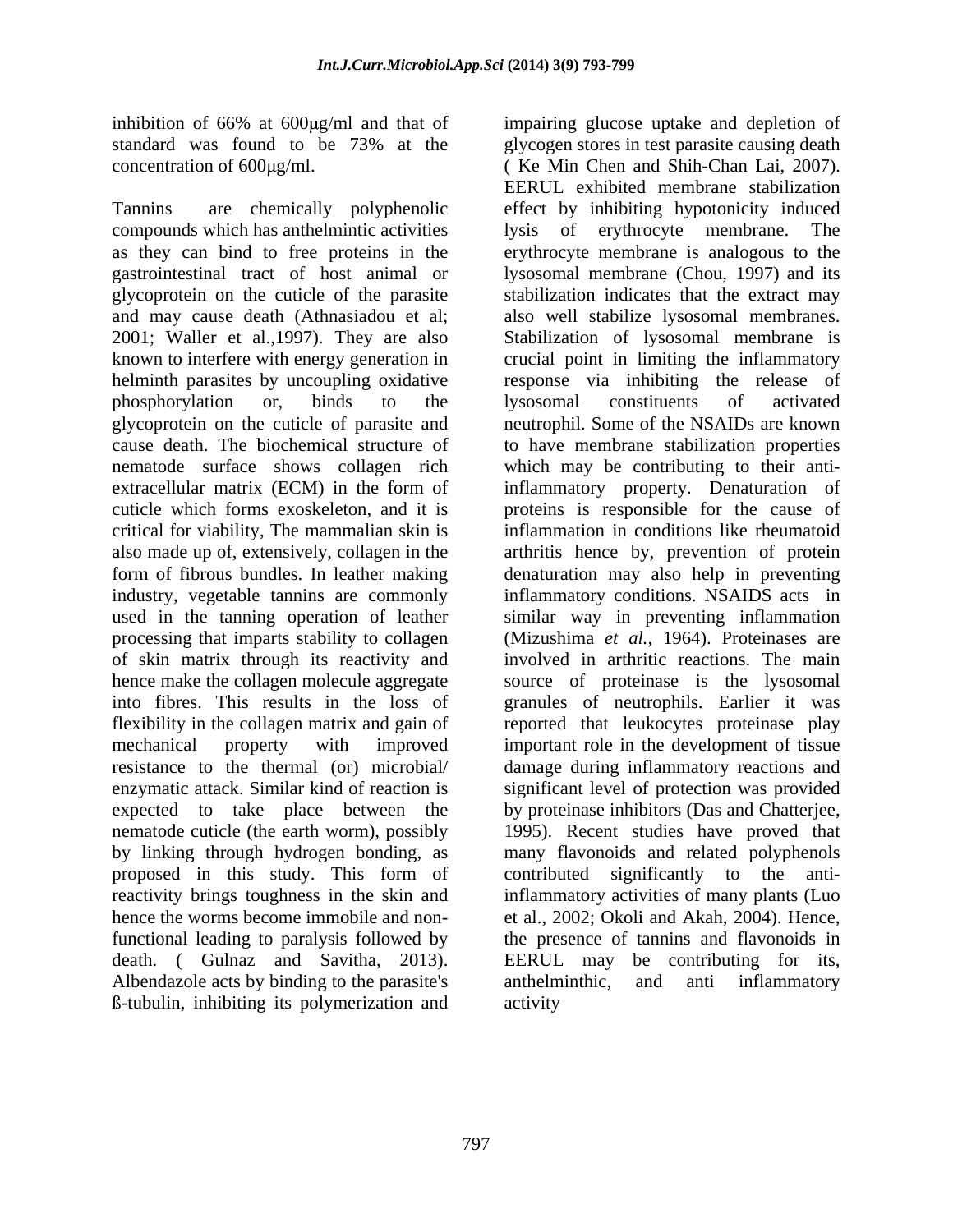

**Table.1** Anthelmintic activity of the ethanolic extract of *Randia uliginosa DC* Leaf

|               | S.No Group   | <b>Extract</b>                   | Dose(mg/ml)    | <b>Response</b>                       |                                        |
|---------------|--------------|----------------------------------|----------------|---------------------------------------|----------------------------------------|
|               |              |                                  |                | Time taken for<br>paralysis (min)     | Time taken for<br>death (min)          |
|               |              | Normal control                   | -------        | ----                                  | ----------------                       |
| $\rightarrow$ | $\mathbf{I}$ | <b>Negative</b><br>control       | -------------- | ------------                          | -------                                |
|               | Ш            | <b>Standard</b><br>(Albendazole) |                | $33.2 \pm 0.006$                      | $50.8 \pm 0.07$                        |
|               | IV a         |                                  |                | $71.30 \pm 0.001$                     | $90.70 \pm 0.009$                      |
|               | <b>IV</b> b  | <b>Ethanol</b>                   | 25             | $65.38 \pm 0.002$                     | $80.50 \pm 0.001$                      |
|               | IV c<br>IV d |                                  | 50<br>100      | $45.60 \pm 0.003$<br>$44.50 \pm 0.00$ | $55.54 \pm 0.008$<br>$58.00 \pm 0.001$ |

#### **Acknowledgement**

Education Society and Professor C. K. Renukarya, Director, Pooja Bhagavat References Memorial Mahajana PG Wing, SBRR Mahajana First Grade College, Mysore for permitting and providing the necessary infrastructure to carry out the work, and  $1998$ .

The authors are thankful to the Mahajana their invaluable support and the measurement their invaluable support and encouragement.

#### **References**

Ahmadiani, A., Fereidoni, M., Semnanian, S., Kamalinejad, and Saremi, S. Antinociceptive and anti-